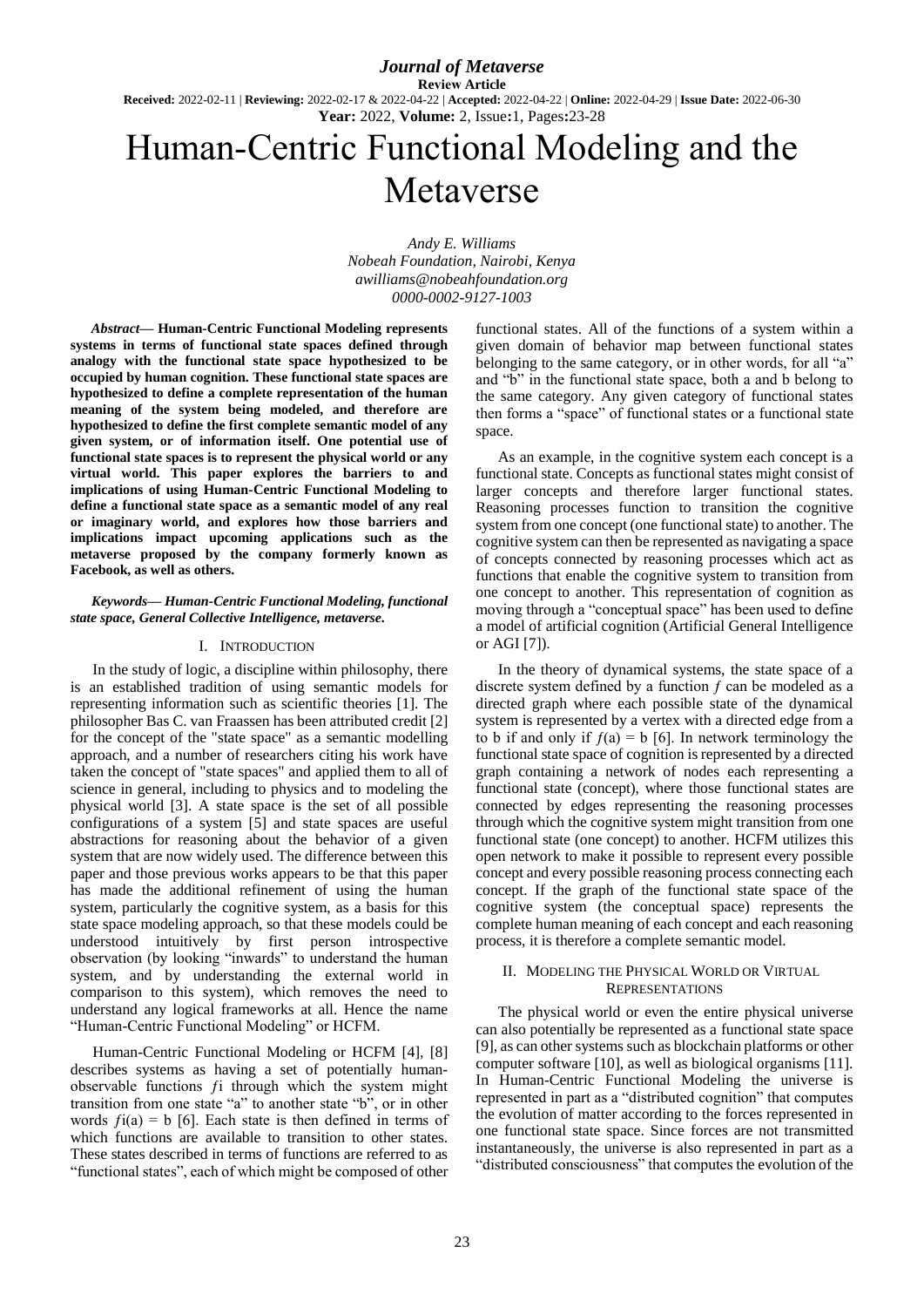awareness of the state of matter according to awareness processes represented in another functional state space.

Seeing the universe as a distributed cognition and a distributed consciousness doesn't change the laws of physics or result in new physics. But this perspective allows it to be seen that consciousness and cognition are fractal patterns that repeat [17] in that metaphorically the universe can be seen as a zeroth order cognition and consciousness, individual humans can be seen as instances of first order cognition and consciousness, a General Collective Intelligence can be seen as a second order cognition and consciousness, right up to an Nth order cognition and consciousness.

In HCFM, the well-being of a system is represented by its fitness to execute all of its functions, and is described in terms of a position in a generalized "fitness space". Life is a selfregulating process by which an organism tends to maintain stability. In terms of HCFM, any living system is hypothesized to move through its functional state space in a way that reliably keeps its fitness within the bounded range of not going to zero (dead) and not increasing to the point of magical abilities. The same pattern of dynamics that solves the problem of adapting to stay within a bounded region in one fitness space for one system, then potentially solves that problem for all fitness spaces for all systems. If this adaptation is intelligence, then all of these intelligences are potentially instances of the same pattern of dynamical stability in a generalized "fitness space". The importance of modeling the physical world this way is that it potentially facilitates:

 The same model that solves the problem of simulating the evolution of the universe from the perspective of Human-Centric Functional Modeling can also potentially be reused to simulate an Artificial General Intelligence, a General Collective Intelligence, or a higher order intelligence, as well as a wide variety of other biological processes, and vice versa.

 Modeling the physical world as a distributed consciousness and cognition then facilitates defining the needed infrastructure for simulating the evolution of semantically represented matter and awareness at any scale from quantum scales to cosmological scales.

 Modeling the physical world as a distributed consciousness and cognition facilitates the use of Human-Centric Functional Modeling to define a semantic representation of physical matter, and for matter in one region it facilitates the use of Human-Centric Functional Modeling to define a semantic representation of the awareness of the state of matter in another region [4], [7].

 Creating a semantic representation of the physical world means modeling the physical world as a functional state space that is a human-centric representation (a fully self-contained representation of human meaning). This semantic model of physical matter must then be capable of storing all the properties of that matter at any scale without the need for any external reference or translation table, so that any physical effects at any scale can be explored using the same "semantic simulation" infrastructure. With a semantic model any representation of the physical world in every simulation, every computer game, every Computer Aided Design (CAD) tool, every Computer Generated Image (CGI), or every other computer interaction becomes part of a single data format. This data

format is a directed graph. Modeling the real or virtual world in terms of the directed graph of a functional state space creates the opportunity to decouple every component of every model since it is completely represented by the corresponding piece of that graph, enabling it to potentially be reused in every other simulation, production, game, or other interaction.

 General Collective Intelligence is predicted to exponentially increase the general problemsolving ability of groups, and therefore is predicted to exponentially increase ability to solve any problem in general, including the problem of finding opportunities for reusing components of models of real or virtual worlds. This suggests that GCI might exponentially increase opportunities to reuse such components. One way is that every simulation involves a model of the entity being simulated, and also involves simulation infrastructure to calculate the evolution of that model. Modeling the physical world or virtual world as a functional state space that defines a universal data model for such representations might then contribute both models and simulation infrastructure that might be used in all other simulations or other physics research and vice versa, thereby effectively multiplying research funding.

 Taking the approach of modeling the metaverse as a functional state space then effectively represents the physical or any virtual world as a functional state space navigated by the distributed consciousness and cognition of the universe. Spreading the use of Human-Centric Functional Modeling has deep implications for all sciences studying all systems, since an exponential increase in general ability to solve problems in understanding any system is hypothesized to be achievable through the same pattern of solution in all functional state spaces, and therefore in the functional state space of every system [18]. For example, in physics, modeling the metaverse as a functional state space and therefor representing the physical or virtual world as a functional state space is implicitly a path towards exploring how Human-Centric Functional Modeling might be used to represent simpler universes as functional state spaces that interact to create the known universe, and why this approach might methodically step through all possible options to more reliably achieve a Unified Field Theory, as well as how General Collective Intelligence might orchestrate collaboration to make this massive effort feasible.

# III. HUMAN-CENTRIC FUNCTIONAL MODELING, QUANTUM COMPUTING, AND THE METAVERSE

If the metaverse is a model of the physical world or imaginary virtual worlds, then computing power determines the level of detail of that world that is manageable, as well as the speed and scale at which it might be possible to interact with that world. Quantum computing is therefore intimately related to the future of the metaverse, since the promise of quantum computing is to revolutionize high-performance computing enabling computations that were not previously considered possible. Quantum logic gates provide a minimum set of operations that quantum computation can be expressed in terms of. However, the speed at which it is possible to access stored data is a fundamental limitation that means conventional quantum computers which express computation in this way are poorly suited for certain types of problems,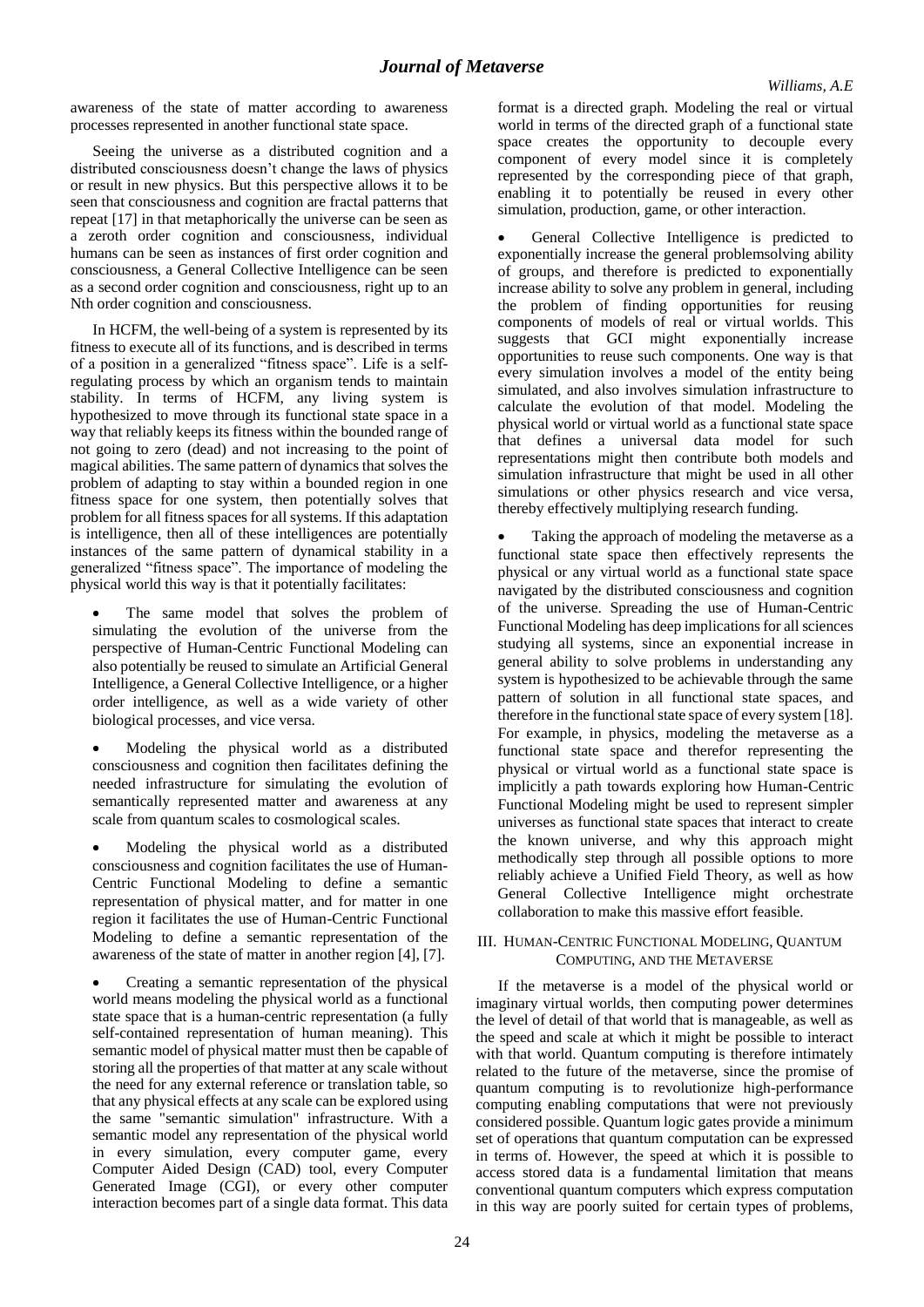## *Williams, A.E*

namely those requiring a great volume of input data as compared to the possible calculations that potentially need to be made. Interactions with a very realistic and therefore a very detailed and data intensive representation of the metaverse is one of those problems that conventional quantum computers might be poorly equipped to solve.

Human-Centric Functional Modeling on the other hand defines functional state spaces that are essentially distributed databases of information about the systems they describe. Furthermore, simulations based on Human-Centric Functional Modeling essentially distribute the problem of computing the evolution of any interaction involving such systems. In addition, Human-Centric Functional Modeling hypothesizes the complete set of functions required to represent human cognition [7]. Most importantly, in addition to the six internal (not consciously observable) functions hypothesized as being required to navigate fitness space in a way that results in general problemsolving ability (intelligence) in conceptual space, only four external (consciously observable) functions are hypothesized as being required to navigate all of conceptual space. In other words, four functions are believed to span all of conceptual space so that any concept can be reached through reasoning consisting of some composition of those four functions, and another six functions are believed to be required to execute these four functions in an intelligent way that creates the capacity to solve any general problem. If this Human-Centric Functional Modeling theory is correct, then implementing those four functions as quantum logic gates implies the ability to represent all reasoning in terms of some composition of quantum logic gates. Human-Centric Functional Modeling theory also posits that any open functional state space is spanned by some set of four operations in that any process can be represented in terms of some composition of those four operations. In the physical world these four operations presumably correspond to the four physical forces. It remains to be explored whether and how applying these basic functions to quantum computing, and applying quantum computing to a distributed graph of data might greatly increase the problems to which quantum computing might be applied to.

In systems and software engineering, functional modeling approaches are commonly used to permit massive collaboration in developing complex systems. By defining functional components with welldefined interfaces, functional modeling removes the need for experts in one discipline to understand another involved in the solution, and also permits them to work independently. Reducing all quantum computing algorithms to be expressible in terms of a set of basic functions could have the advantage of making all implementations of those functions in every quantum computer compatible, so comparing those implementations could potentially improve all quantum computers. Furthermore, this compatibility between implementations of those operations could also significantly simplify implementation of any quantum computing algorithm expressed in terms of such functions. The implication of representing the metaverse as a functional state space, and in doing so building mind share about the power of HCFM, is that doing so might have the potential to radically accelerate research in quantum computing. These implications of quantum computing on the metaverse remain to be explored.

# IV. ELABORATING THE MISSING ELEMENTS OF CONCEPTUAL SPACE REQUIRED TO IMPLEMENT THE METAVERSE

If all open functional state spaces can be represented as directed graphs, and if the conceptual space is the only functional state space that is by definition reliably conceptualizable, then solving the problem of defining an implementation for conceptual space will solve the problem of representing an implementation for any other functional state space. There are a number of assumptions in the statement that conceptual space is a "complete" semantic representation and therefore a complete representation of human meaning. One assumption is that descriptions (meanings) are self-contained within every region of conceptual space in that there is no "Rosetta Stone" to store translations that give meaning. Meaning must be conveyed through patterns in the nodes and their connections as in Figure 1.

# **Conceptual Depiction of Meaning Being** Represented by a Pattern



FIG 1: CONCEPTUAL DEPICTION OF MEANING IN CONCEPTUAL SPACE BEING REPRESENTED BY A PATTERN.

Although the combination of this conceptual space and cognitive system are together suggested to define a complete model of semantic meaning, the model of conceptual space has not yet been completely implemented. A number of challenges remain, for example how to define absolute and relative position in this space? How to quantify distances? How to define the extent (size) of concepts? How to specify the reasoning interactions between concepts? How to specify directedness in the graph? Furthermore, how far does the analogy of a conceptual "space" extend with regards to the relationships governing the many other types of spaces used in modern mathematics, such as Euclidean spaces, linear spaces, topological spaces, Hilbert spaces, or probability spaces?

Other literature confirms the opinion that current semantic modeling approaches fall short in a number of areas including at minimum: inability to express intended meaning and as a result leaving their intent to interpretation, classification of concepts that is ambiguous and can be done many different ways, lack of a comprehensive methodology for translating semantic models into computing methods and software, and semantic technology and knowledge repositories that remain in silos [12].

The incompleteness of current semantic modeling approaches is also reflected in the need for human's in adapting semantic models for new data sources, and in the difficulty humans have to even understand these formal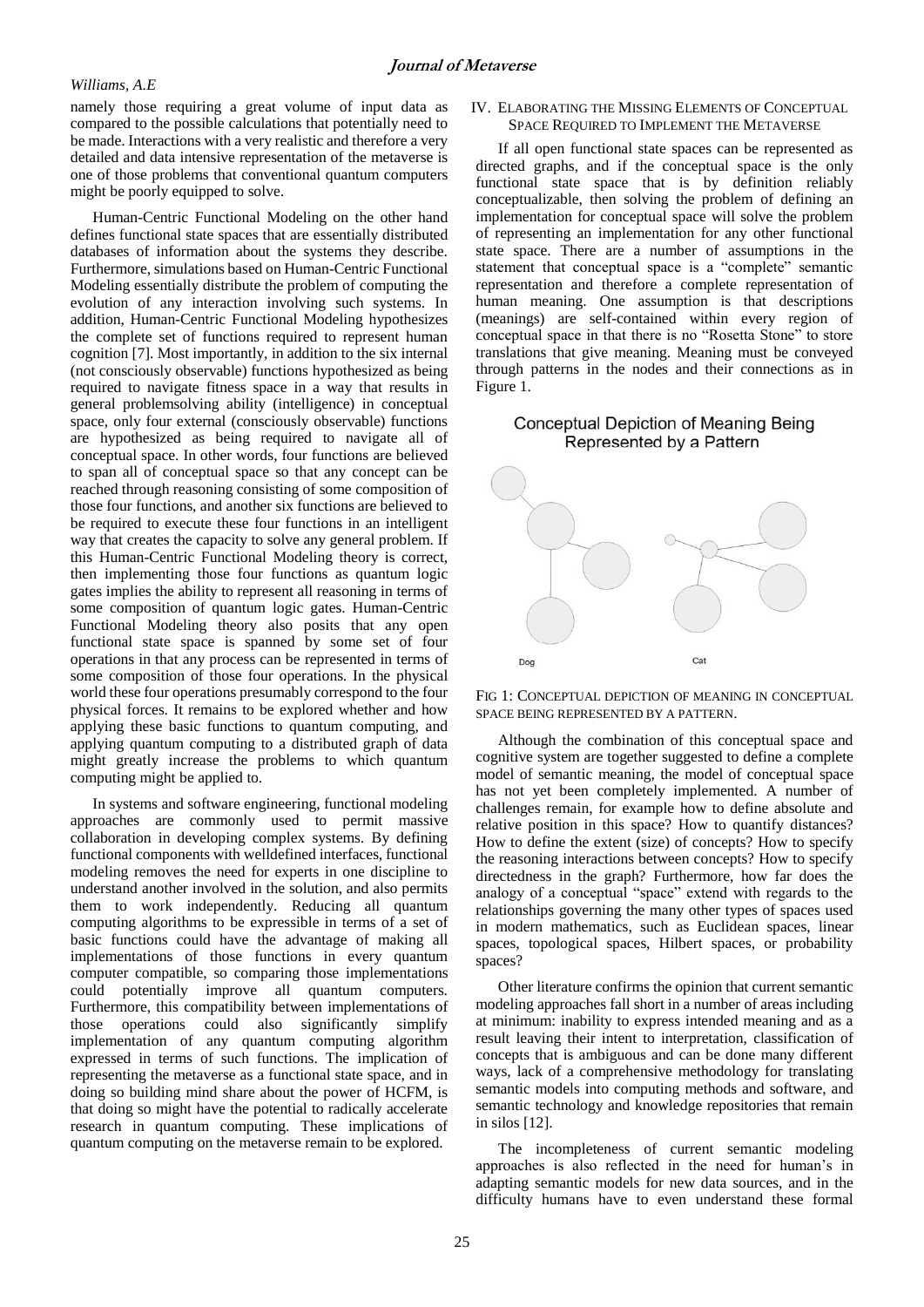semantic models once defined [13]. Some approaches other than HCFM define semantic "spaces" differently [14], in the attempt to address the incompleteness of current semantic modeling approaches. However one problem such definitions of a semantic "space" might suffer from is that they are not part of a coherent model of cognition that represents individual words in a complete way. Depending on the representation, any distance measured between words might be the same, so that such representations cannot be used "to indicate semantic distance for individual words" [14].

A number of assumptions made in Human-Centric Functional Modeling remain to be validated and a number of properties defined in functional state spaces remain to be quantified. The extent of any concept (its resolution) in conceptual space has been hypothesized to depend on the number of reasoning relationships linking it to other concepts (i.e. the number of edges connecting the node in the graph representing the concept). But the dependency of size on number of edges has not been quantified. Similar concepts have been proposed to be those with many of the same relationships (many of the same edges that connect them to the same nodes) and similar concepts have been proposed to be closer to each other in conceptual space than concepts that are dissimilar. But this distance has not been quantified. It has been proposed that two concepts might move closer in the conceptual space over time if they come to share many of the same relationships (e.g. if the cognition learns over time that those concepts are similar). Therefore concepts might move in the conceptual space. If concepts move then they have the equivalent of "forces" moving them. But these forces have not been quantified. Assuming that concepts have some location, then the conceptual space might be mapped to a three dimensional space. Or it might also be mapped into some shape matching the structure of the brain. In addition to quantifying sizes and distances in conceptual space so that a representation of conceptual space in 3D can be defined, any mapping of conceptual space to the physical layout of the brain as the only known cognitive system currently in existence must be determined.

If any node (concept) in conceptual space is described by its relationships, then its relationships must be described within the concept in order to ensure the description of the concept is fully self-contained so that reasoning can be executed on it. Fully self-contained descriptions in conceptual space are complete self-contained descriptions of meaning, and are therefore semantic descriptions. Any implementation of this conceptual space is a semantic description of concepts and potentially a language-free representation of meaning if each meaning is represented by a particular pattern of nodes and edges in conceptual space regardless of language. The usefulness of a semantic representation as a "semantic storage" format is that it provides a way to store data that can never become unreadable because of new hardware or software. This is true whether the semantic representation is of concepts and reasoning as otherwise described by human language, or whether the semantic representation is of the physical or virtual world as otherwise described by some specific data format.

Any generalization of a concept is a concept that covers a larger region in conceptual space and therefore might contain other concepts. Being a concept as well, the description of this region must also be self-contained. In summary, for any implementation of the conceptual space, all regions must have descriptions that are self-contained in that region. The

importance of validating the assumptions and quantifying the properties that remain open questions regarding conceptual space is that any functional state space, whether the functional state space representing cognition or the functional state space representing the physical universe or any virtual universe like the metaverse, are expected to have the same representation. Therefore solving these representation problems for one system like cognition will also solve them for the metaverse.

# V. SIMULATION OF A NETWORK OF NODES REPRESENTING CONCEPTS IN A CONCEPTUAL SPACE

An implementation of conceptual space might potentially be validated by simulating the behavior of the cognitive system in that proposed implementation of conceptual space. Some requirements which might be addressed by an implementation of a graph that is able to satisfy the requirements of conceptual space and is therefore able to satisfy the requirements of any functional state space, such as that representing the metaverse, are that this conceptual space might respond to a simulation as below:

 A simulation of conceptual space might demonstrate that "level of interest" or other potential attractive forces cause concepts to move in conceptual space, such as towards a concept of interest. Forces are associated with acceleration. If interest is such an attractive force then level of interest might be detected in conceptual space by the resulting acceleration of motion of concepts over time. Similarly, in a simulation of the metaverse, objects in a functional state space representing the physical world should accelerate and otherwise behave according to the observed laws of physics.

 A problem in conceptual space is defined by the lack of a path from some concept A to some concept B. A solution is reasoning that provides a path from concept A to concept B. Any reasoning that creates a link between concept A and concept B moves both closer together. A simulation of conceptual space might demonstrate that "attention" behaves in experimentally observed ways, such as perhaps causing concept A to move in conceptual space in the direction of the problem being solved (concept B). If so then attention can be represented in conceptual space by the resulting motion of concepts over time. Similarly, in a simulation of the metaverse physical objects can undergo transitions. Solutions to these physical transitions provide a path through functional state space that solves the problem of transitioning from one physical state to another. To validate this one might show that physical transitions continue in the direction dictated by the laws of physics. Of course, one might define a metaverse with a different physics, or one might describe the metaverse in functional state space using a low resolution that leaves out most physics, but for simplicity the same physics might be assumed.

 An abstraction is a larger concept that encompasses other concepts. A simulation of conceptual space might demonstrate how a cluster of concepts can act as a single concept. Similarly, in the case of the metaverse a simulation might show how a graph representing macroscopic objects might be constructed from graphs representing microscopic components.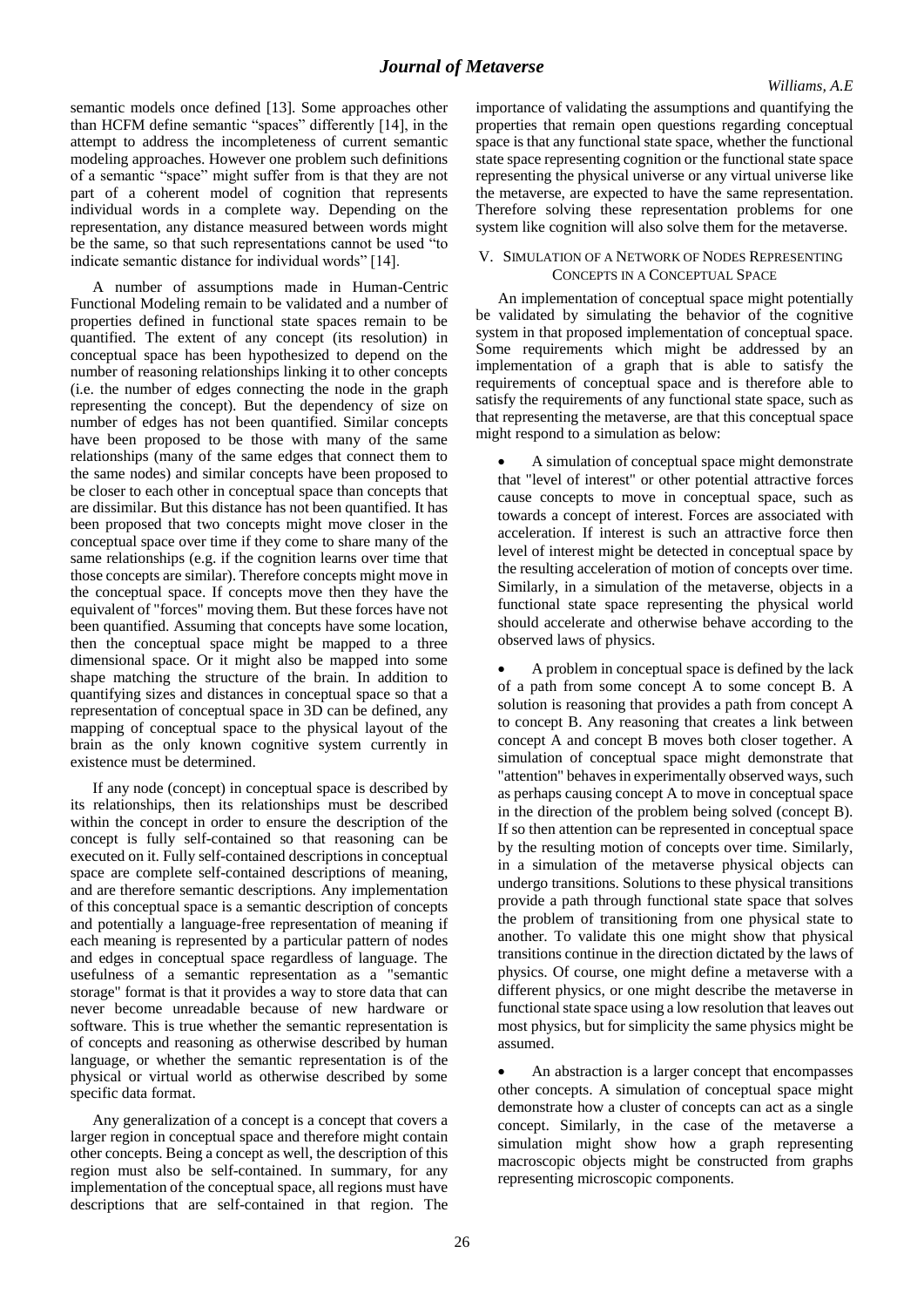In any simulation of any functional state space it remains to be demonstrated that all nodes can be described in a way that contains all their edges (descriptions are selfcontained within the node).

## VI. GENERAL COLLECTIVE INTELLIGENCE

The same Human-Centric Functional Modeling can be used to define a collective conceptual space navigated by a hypothetical collective cognition, where the general problemsolving ability of that collective cognition is measured by a general collective intelligence factor (c) [15]. Implementations of Collective Intelligence (CI) are solutions which might increase ability to collectively solve problems in a narrow area. A General Collective Intelligence or GCI platform is a CI that provides general problemsolving ability (intelligence), and that also creates the possibility of exponentially increasing that collective intelligence [16]. Creating social media platforms is one such problem that GCI might be turned towards. This has profound implications regarding social media platforms that might interact with the metaverse, since it predicts that with GCI such platforms might self-assemble to eliminate any possibility of censorship or surveillance, and do so at unprecedented speed and scale in ways that current centrally controlled social media platforms would not have the ability to compete with until the advent of Artificial General Intelligence or AGI [22].

#### VII. CONCLUSION

A functional state space representing any region in the physical universe would not only be important to physics in enabling all theories to be tested against all data. It would also provide a common format for representing the world in games, simulations, experiments, or any other computer interaction. This would enable a "metaverse" that could be managed through a common platform such as a General Collective Intelligence, rather than a proprietary platform owned by Facebook, Apple, or some other company. A number of companies are investing heavily in the metaverse becoming very prominent, and some believe the metaverse to be important to the future of work because the greatest opportunities to create jobs are in areas such as virtual reality that are not constrained by finite natural resources. Since all functional state spaces are likely to have the same representation, solving the remaining problems in implementing a working representation of any functional state space is likely to solve the remaining representation problems for all functional state spaces. Human-Centric Functional Modeling attempts to define an objective model of human perception that allows it to be seen that all problems and solutions that can be perceived by humans are represented by patterns in human perception that can be reused in defining other problems and in discovering other solutions. As an example, it is hypothesized that properties such as sustainability in the environment or in sustainable development are patterns in some functional state space, and that by understanding those patterns we might exponentially increase our capacity to solve wicked problems like poverty and climate change to the point that those challenges are reliably solvable for the first time [19], [20], [21]. It has also been hypothsized that the use of functional state spaces to define semantic models of information that a General Collective Intelligence might use to exponentially increase the general problem-solving ability of groups, might also radically accelerate progress in every field from physics to quantum computing. Perhaps given the massive resources

being invested in the metaverse, this potential use of functional state space to define the metaverse might inspire participation in the challenge of defining a functional state space to benefit all of these other areas.

Human-Centric Functional Modeling is in its early stages and remains to be explored both experimentally and theoretically. Implementations of the functional components suggested by HCFM as being required for semantic computing have not been defined using classical computing hardware and software, much less quantum computers. However, the great theoretical benefits of the functional modeling approach make this line of inquiry worthwhile. Namely, defining cognition in terms of a minimally reducible set of cognitive functions has the potential to radically scale cooperation in defining problems, as well as cooperation in modeling data to be provided as input to solutions, and cooperation in modeling the solutions themselves. And from this point of view the biggest limitation that currently exists on both classical and quantum computers is not their computing power, but the constraints to cooperation that force researchers in domains such as quantum computing to develop solutions that are not easily reusable to solve all other problems researchers in the same or other domains might face.

#### **REFERENCES**

- [1] Suppe, F. (1989). The semantic conception of theories and scientific realism. University of Illinois Press.
- [2] Lloyd, E. A. (1984). A semantic approach to the structure of population genetics. Philosophy of Science, 51(2), 242-264.
- Niiniluoto, I. (1987). Quantities, State Spaces, and Laws. In Truthlikeness (pp. 103-121). Springer, Dordrecht. Doi : 10.1007/978-  $94 - 009 - 3739 - 0$  3
- [4] Williams, A. E. (Accepted) A Revolution in Systems Thinking?, Proceedings 2021 Congress of the World Organization of Systems and Cybernetics (WOSC)
- [5] Nykamp, D. (2019) "State space definition". Math Insights. Retrieved 17 November 2019.
- [6] Laubenbacher, R., & Pareigis, B. (2001). Equivalence relations on finite dynamical systems. Advances in applied mathematics, 26(3), 237-251. Doi: doi:10.1006/aama.2000.0717
- [7] Williams, A. E. (2020) A Model for Artificial General Intelligence. In: Goertzel B., Panov A., Potapov A., Yampolskiy R. (eds) Artificial General Intelligence. AGI 2020. Lecture Notes in Computer Science, vol 12177. Springer, Cham. Doi:10.1007/978-3-030-52152-3\_38
- Williams, A. E. (2021). Human-Centric Functional Modeling and the Unification of Systems Thinking Approaches: A Short Communication. Journal of Systems Thinking. 5-5.
- Williams, A. E. (2022, February 1). The Importance of Representing the Physical Universe or Virtual Universes in Functional State Space to the Progress of Physics. Retrieved from osf.io/preprints/africarxiv/54qrz
- [10] Williams, A. E. (2021) "Cognitive Computing and its Relationship to Computing Methods and Advanced Computing from a Human-Centric Functional Modeling Perspective", In: Pal R. and Shukla K. P. (eds), SCRS Conference Proceedings on Intelligent Systems, SCRS, New Delhi, India. pp. 16-33. Doi:10.52458/978-93-91842-08-6-9
- [11] Williams, A. E. (2022, February 1). Modeling Biological Systems Using Functional State Spaces. Retrieved from osf.io/preprints/africarxiv/6k4z5
- [12] Bandara, M., Rabhi, F. (2020)."Semantic modeling for engineering data analytics solutions." Semantic Web 11: 525-547.
- [13] Burgdorf, A., Pomp, A., & Meisen, T. (2020). Towards NLP-supported Semantic Data Management. arXiv preprint arXiv:2005.06916.
- [14] Nielsen, F. Å., & Hansen, L. K. (2020). Creating semantic representations. In: Sikström S., Garcia D. (eds) Statistical Semantics. Springer, Doi:10.1007/978-3-030-37250-7\_2 Cham.
- [15] Woolley, A. W., Chabris, C. F., Pentland, A., Hashmi, N., & Malone, T. W. (2010). Evidence for a collective intelligence factor in the performance of human groups. science, 330(6004), 686-688.